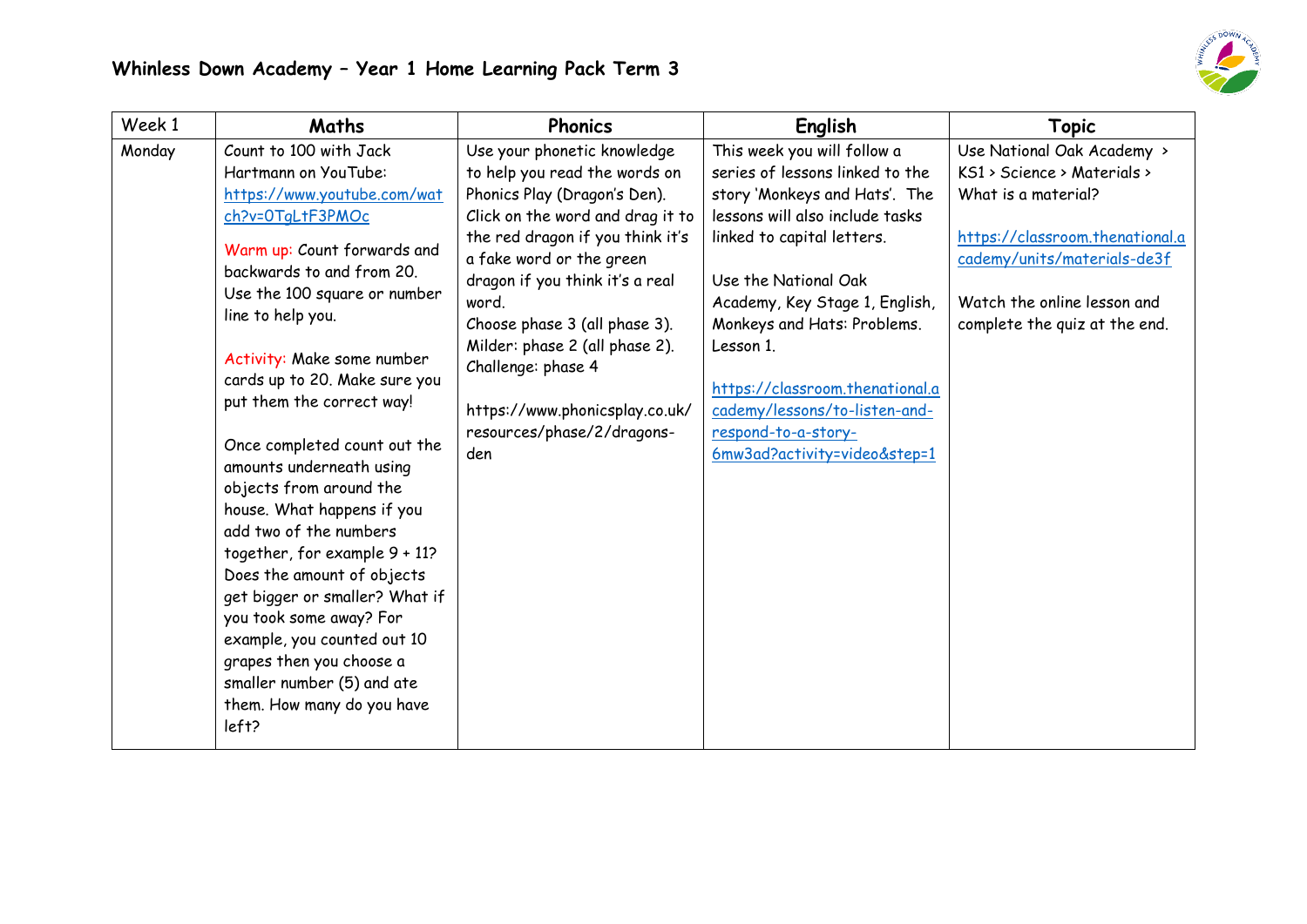| Tuesday   | Warm up: Use a 100 square or<br>number line to practise<br>counting to 20 forwards and<br>backwards. Choose a number<br>to 20 what is 1 more/less?<br>Activity: Oak Academy - Add<br>by counting on using a number<br>line.<br>https://classroom.thenational.<br>academy/lessons/to-add-by-<br>counting-on-using-a-number-<br>line-ccukct<br>Complete the video and<br>independent task. | Look at this digraph:<br>ar<br>What sound does it make?<br>Watch Geraldine Giraffe (ar):<br>https://www.youtube.com/watc<br>h?v=QXBQDsqRuMo<br>Activity:<br>Go on your own scavenger hunt.<br>What objects can you find that<br>have an 'ar' sound in their name<br>(for example: car (c-ar))?<br>Write down as many words as<br>you can find or think of that<br>have the 'ar' sound in them. | Use the National Oak<br>Academy, Key Stage 1, English,<br>Monkeys and Hats: Problems.<br>Lesson 2.<br>https://classroom.thenational.a<br>cademy/lessons/to-tell-a-<br>story-from-memory-<br>cmt62t?activity=video&step=1          | Go on a hunt around your<br>house. Can you find an object<br>made of;<br>Wood<br>Plastic<br>Glass<br>Metal<br>Fabric                                                                                                                                 |
|-----------|------------------------------------------------------------------------------------------------------------------------------------------------------------------------------------------------------------------------------------------------------------------------------------------------------------------------------------------------------------------------------------------|------------------------------------------------------------------------------------------------------------------------------------------------------------------------------------------------------------------------------------------------------------------------------------------------------------------------------------------------------------------------------------------------|-----------------------------------------------------------------------------------------------------------------------------------------------------------------------------------------------------------------------------------|------------------------------------------------------------------------------------------------------------------------------------------------------------------------------------------------------------------------------------------------------|
| Wednesday | Count to 100 with Jack<br>Hartmann on YouTube:<br>https://www.youtube.com/wat<br>ch?v=0TqLtF3PMOc<br>Warm up: Go onto 100 square<br>splat<br>(https://www.primarygames.co<br>.uk/pg2/splat/splatsg100.html)<br>or use your paper 100 square.<br>Splat a number to 10 or 20 and<br>identify it. Say what 1 more                                                                           | Look at this digraph:<br><sub>or</sub><br>What sound does it make?<br>Watch Geraldine Giraffe (or):<br>https://www.youtube.com/watc<br>h?v=Fm9PRHDJIv4<br>Activity:<br>Go on your own scavenger hunt.<br>What objects can you find that                                                                                                                                                        | Use the National Oak<br>Academy, Key Stage 1, English,<br>Monkeys and Hats: Problems.<br>Lesson 3.<br>https://classroom.thenational.a<br>cademy/lessons/to-retell-the-<br>main-events-in-a-story-<br>ccw3cd?activity=video&step=1 | Complete Purple Mash > Guess<br>the materials quiz:<br>https://www.purplemash.com/<br>#app/quiz/science_materials<br>quiz1<br>Then play Purple Mash ><br>Matching objects game:<br>https://www.purplemash.com/<br>#app/game/2diy/matchingobje<br>cts |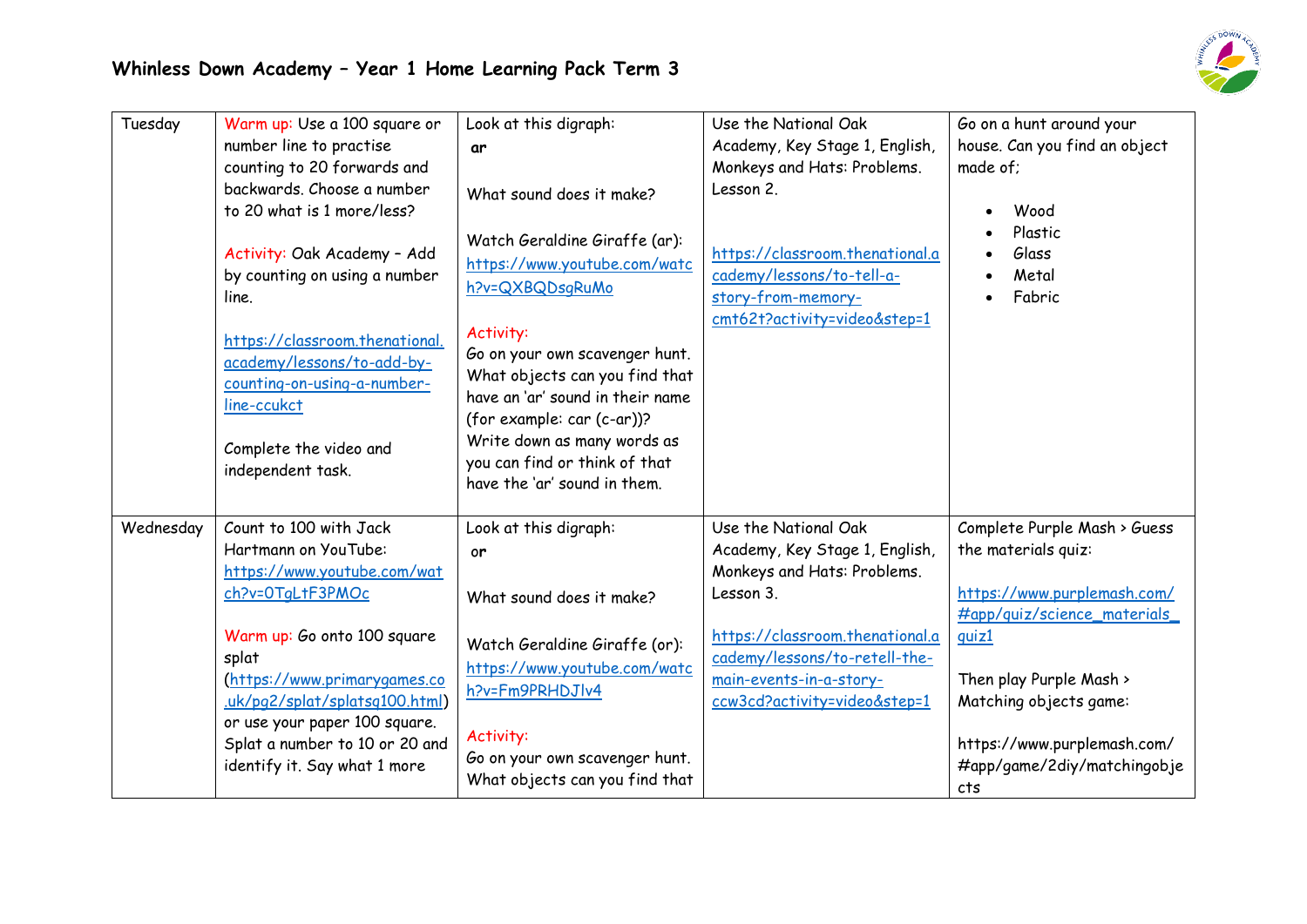

|          | and 1 less is. Count forwards<br>and back to 20.<br>Activity: Oak Academy - To<br>subtract by counting back<br>using a number line.<br>https://classroom.thenational.<br>academy/lessons/to-subtract-<br>by-counting-back-using-a-<br>number-line-cgr36d<br>Complete the video and task.                                                                                                                                                                           | have an 'or' sound in their name<br>(for example: fork (f-or-k)?<br>Write down as many words as<br>you can find or think of that<br>have the 'or' sound in them.                                                                                                                                                                                                                                                                                                                                                 |                                                                                                                                                                                                                                    |                                                                                                                                                |
|----------|--------------------------------------------------------------------------------------------------------------------------------------------------------------------------------------------------------------------------------------------------------------------------------------------------------------------------------------------------------------------------------------------------------------------------------------------------------------------|------------------------------------------------------------------------------------------------------------------------------------------------------------------------------------------------------------------------------------------------------------------------------------------------------------------------------------------------------------------------------------------------------------------------------------------------------------------------------------------------------------------|------------------------------------------------------------------------------------------------------------------------------------------------------------------------------------------------------------------------------------|------------------------------------------------------------------------------------------------------------------------------------------------|
| Thursday | Warm up: Go onto 100 square<br>splat<br>(https://www.primarygames.co<br>uk/pg2/splat/splatsg100.html)<br>or use your paper 100 square.<br>Splat a number to 20 and<br>identify it. Say what 1 more<br>and 1 less is. Count forwards<br>and back to 20.<br>Activity: Oak Academy -<br>Identify and name 2-D shapes,<br>recognise shapes in different<br>orientations and identify key<br>properties of 2D shapes.<br>To identify 2D shapes<br>(thenational.academy) | Cut up 12 pieces of paper. You<br>will need to write each word<br>below twice (one word per<br>piece of paper):<br>we, my, you, all, they, was<br>Activity:<br>Turn all the cards upside down<br>and then move them around so<br>that they are mixed up.<br>Turn over two cards. Do they<br>match? If they do move them<br>away. If they don't turn them<br>back over and try again. Keep<br>going until you have matched all<br>six pairs of words. Remember<br>to read the words so you know<br>what they are. | Use the National Oak<br>Academy, Key Stage 1, English,<br>Monkeys and Hats: Problems.<br>Lesson 4.<br>https://classroom.thenational.a<br>cademy/lessons/to-use-capital-<br>letters-and-full-stops-<br>68v3ad?activity=video&step=1 | Complete the National Oak<br>Academy Health Hero online<br>lesson:<br>https://classroom.thenational<br>.academy/lessons/health-<br>hero-c8w6ac |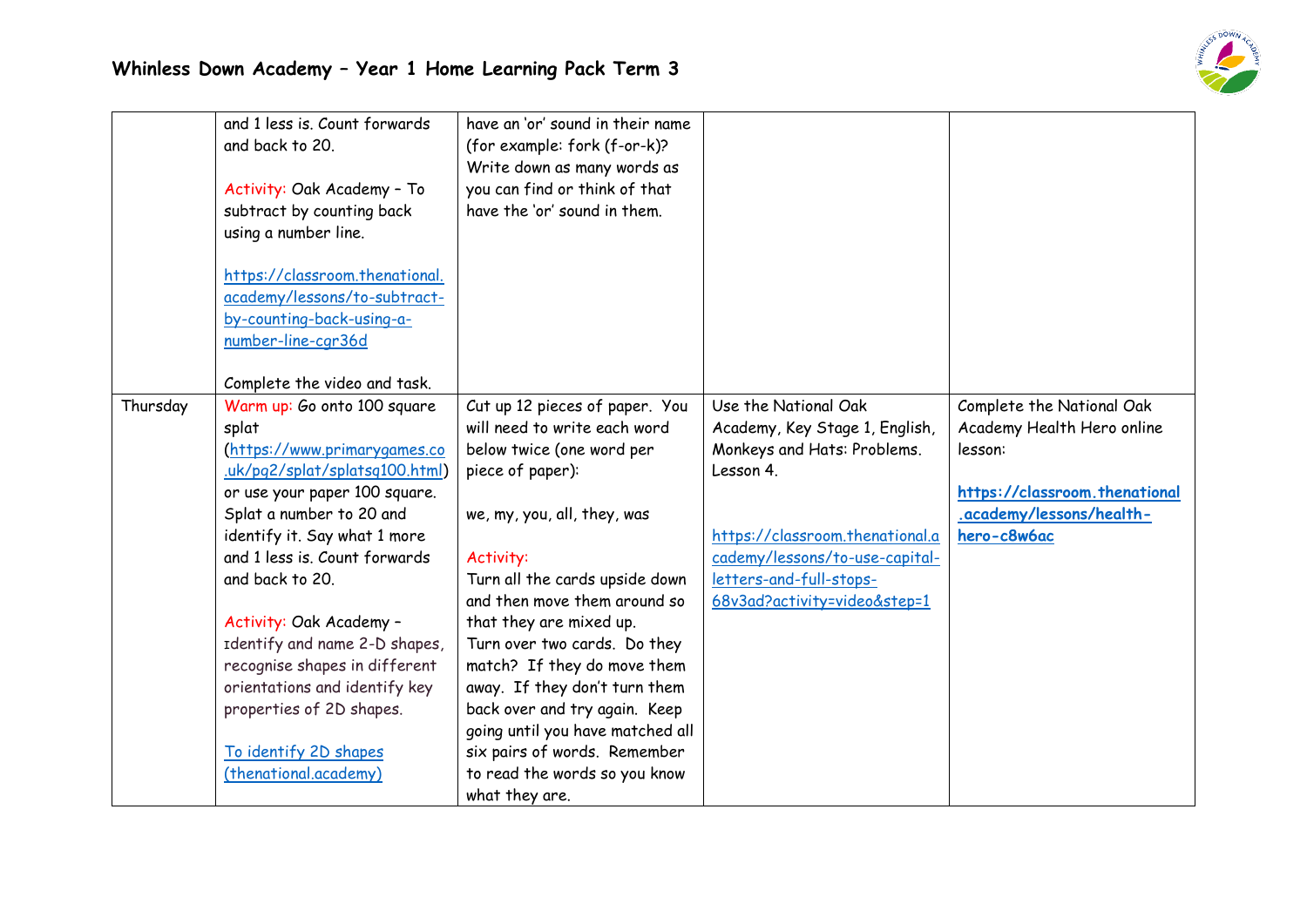

| Friday | Warm up: Go onto YouTube<br>and | Activity: Write these<br>questions onto a piece of paper                     | Use the National Oak<br>Academy, Key Stage 1, English, | Complete the National Oak<br>Academy > What is the |
|--------|---------------------------------|------------------------------------------------------------------------------|--------------------------------------------------------|----------------------------------------------------|
|        | sing the days of the week       | for your child to read. They                                                 | Monkeys and Hats: Problems.                            | Christian Place of Worship?                        |
|        | song.                           | can use their thumbs to                                                      | Lesson 5.                                              | online lesson:                                     |
|        | https://www.youtube.com/wat     | respond yes or no.                                                           |                                                        |                                                    |
|        | ch?v=mXMofxtDPUQ                |                                                                              | https://classroom.thenational.a                        | https://classroom.thenational.a                    |
|        |                                 | Has a fox got six legs?                                                      | cademy/lessons/to-find-                                | cademy/lessons/what-is-the-                        |
|        | Activity: Oak Academy - To      |                                                                              | information-in-the-text-                               | christian-place-of-worship-                        |
|        | describe 2-D shapes using       | Can you see a frog's tail in the                                             | 75jp4t?activity=video&step=1                           | 6hj3ac                                             |
|        | mathematical vocabulary and     | rain?                                                                        |                                                        |                                                    |
|        | then classify them into two     |                                                                              |                                                        |                                                    |
|        | groups.                         | Can a clock get cross?                                                       |                                                        |                                                    |
|        | To describe and classify 2D     | Do bells ring in a church?                                                   |                                                        |                                                    |
|        | shapes (thenational.academy)    | Will a goat float in a boat?                                                 |                                                        |                                                    |
|        |                                 | Challenge: Can you create your<br>own together? (make each<br>other giggle!) |                                                        |                                                    |

| Week 2 | Maths                                                                                                                                         | <b>Phonics</b>                   | English                           | Topic                           |
|--------|-----------------------------------------------------------------------------------------------------------------------------------------------|----------------------------------|-----------------------------------|---------------------------------|
| Monday | Count to 100 with Jack                                                                                                                        | Use your phonetic knowledge      | Read, listen to, or watch a       | Complete the National Oak       |
|        | Hartmann on YouTube:                                                                                                                          | to help you read the words on    | fairy tale. This can be any fairy | Academy > Science > Materials   |
|        | https://www.youtube.com/watch?v=0TgLtF3PMOc                                                                                                   | Phonics Play (Buried Treasure).  | tale book you have at home or a   | > What are objects made         |
|        |                                                                                                                                               | Click on the word and drag it to | story that your adult knows       | from? Online lesson:            |
|        | Warm up: Use the 100 square<br>or number line to practise<br>counting to 20 and beyond<br>forwards and backwards.<br>Choose a number to 20 or | the bin if you think it's a fake | and can tell you about. This will |                                 |
|        |                                                                                                                                               | word or the treasure chest if    | be your story for the week.       | https://classroom.thenational.a |
|        |                                                                                                                                               | you think it's a real word.      | Alternatively, follow a link      | cademy/lessons/what-are-        |
|        |                                                                                                                                               | Choose phase 3 (all phase 3).    | below to watch Mr Tumble tell     | objects-made-from-61qp8d        |
|        |                                                                                                                                               | Milder: phase 2 (all phase 2).   | a story:                          |                                 |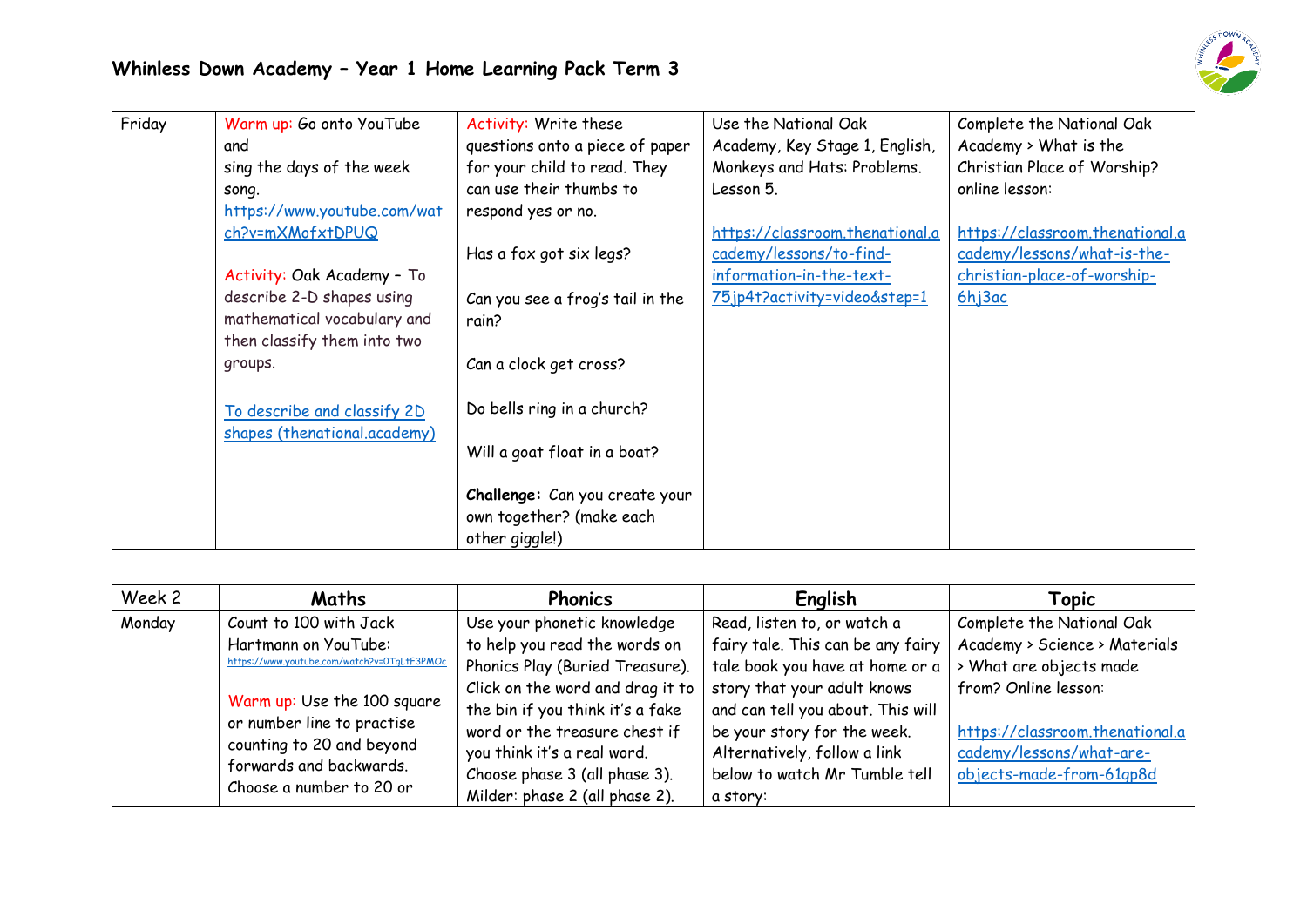

|         | beyond what is 1 more/less?<br>How many 10s and 1s does it<br>have?<br>Activity: Oak Academy - To                                                    | Challenge: phase 4<br>https://www.phonicsplay.co.uk/<br>resources/phase/2/buried-<br>treasure | Goldilocks and the Three Bears<br>https://www.bbc.co.uk/iplayer/episode<br>/p09yblqr/mr-tumble-tales-goldilocks-<br>and-the-three-                            |                                                                                                                 |
|---------|------------------------------------------------------------------------------------------------------------------------------------------------------|-----------------------------------------------------------------------------------------------|---------------------------------------------------------------------------------------------------------------------------------------------------------------|-----------------------------------------------------------------------------------------------------------------|
|         | learn the vocabulary of the<br>properties of shapes and use<br>that language to describe 3D<br>shapes.                                               |                                                                                               | bears?seriesId=p08lc78n<br>Or<br>The Three Billy Goats Gruff<br>https://www.bbc.co.uk/iplayer/episode<br>/p09ybkv6/mr-tumble-tales-the-<br>three-billy-goats- |                                                                                                                 |
|         | To recognise, name and<br>describe 3D shapes<br>(thenational.academy)                                                                                |                                                                                               | gruff?seriesId=p08lc78n<br>Activity:<br>Talk to your adult about what<br>happened in the story.<br>Can you remember the main<br>parts of the story in the     |                                                                                                                 |
|         |                                                                                                                                                      |                                                                                               | correct order?<br>Who were the main<br>characters?<br>What did they do?<br>Where does the story take<br>place?<br>What was your favourite part?<br>Why?       |                                                                                                                 |
| Tuesday | Warm up: Use the 100 square<br>or number line to practise<br>counting to 20 forwards and<br>backwards. Choose a number<br>to 10 what is 1 more/less? | Look at this digraph:<br><b>OW</b><br>What sound does it make?                                | Think back to your story from<br>yesterday. Today you will be<br>retelling the story.<br>Activity:                                                            | Complete the National Oak<br>Academy > Science > Materials<br>> How can I describe an<br>object? Online lesson: |
|         | How many 10s and 1s?                                                                                                                                 | Watch Geraldine Giraffe (ow):                                                                 | Draw the main characters from<br>the story onto a piece of                                                                                                    |                                                                                                                 |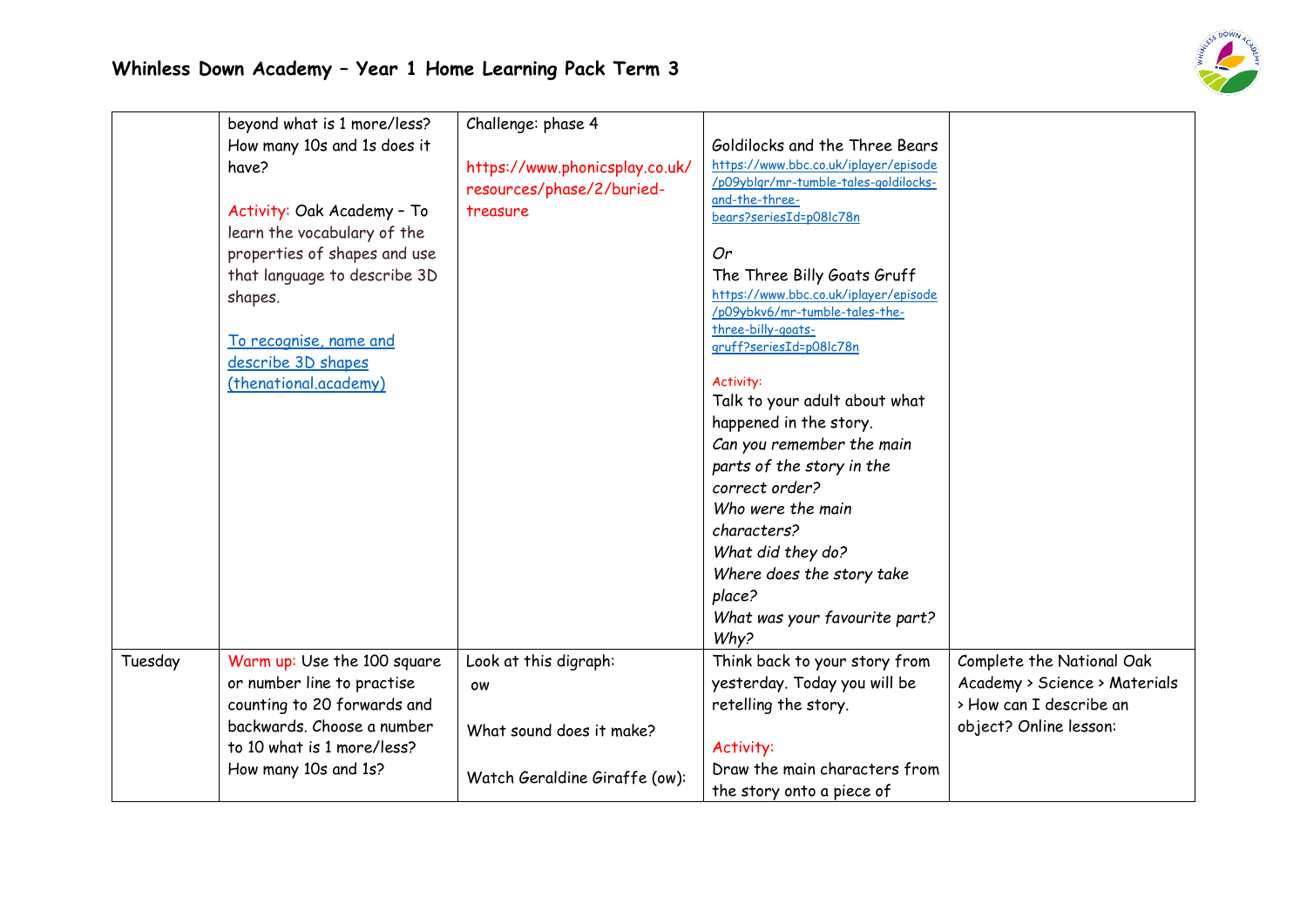

|           | Activity: Oak Academy -                                                                                                                                                                                                                                                                                           | https://www.youtube.com/watc                                                                                                                                                                                                                                                                                                                                      | paper. Then cut them out and   | https://classroom.thenational.a |
|-----------|-------------------------------------------------------------------------------------------------------------------------------------------------------------------------------------------------------------------------------------------------------------------------------------------------------------------|-------------------------------------------------------------------------------------------------------------------------------------------------------------------------------------------------------------------------------------------------------------------------------------------------------------------------------------------------------------------|--------------------------------|---------------------------------|
|           | Using number bonds within 20                                                                                                                                                                                                                                                                                      | h?v=GJtvjxBYq7I                                                                                                                                                                                                                                                                                                                                                   | use them to help you act out   | cademy/lessons/how-can-i-       |
|           | for addition.                                                                                                                                                                                                                                                                                                     |                                                                                                                                                                                                                                                                                                                                                                   | and retell the story.          | describe-an-object-c9h38c       |
|           |                                                                                                                                                                                                                                                                                                                   | Activity:                                                                                                                                                                                                                                                                                                                                                         |                                |                                 |
|           | https://classroom.thenational.                                                                                                                                                                                                                                                                                    | Go on your own scavenger hunt.                                                                                                                                                                                                                                                                                                                                    |                                |                                 |
|           | academy/lessons/using-                                                                                                                                                                                                                                                                                            | What objects can you find that                                                                                                                                                                                                                                                                                                                                    |                                |                                 |
|           | number-bonds-within-20-for-                                                                                                                                                                                                                                                                                       | have an 'ow' sound in their name                                                                                                                                                                                                                                                                                                                                  |                                |                                 |
|           | addition-                                                                                                                                                                                                                                                                                                         | (for example: owl (ow-l)?                                                                                                                                                                                                                                                                                                                                         |                                |                                 |
|           | cqw3cd?activity=video&step=1                                                                                                                                                                                                                                                                                      | Write down as many words as                                                                                                                                                                                                                                                                                                                                       |                                |                                 |
|           |                                                                                                                                                                                                                                                                                                                   | you can find or think of that                                                                                                                                                                                                                                                                                                                                     |                                |                                 |
|           | Complete the video and task.                                                                                                                                                                                                                                                                                      | have the 'ow' sound in them.                                                                                                                                                                                                                                                                                                                                      |                                |                                 |
| Wednesday | Count to 100 with Jack                                                                                                                                                                                                                                                                                            | Look at this digraph:                                                                                                                                                                                                                                                                                                                                             | Choose a character from this   | Complete the Purple Mash        |
|           | Hartmann on YouTube:                                                                                                                                                                                                                                                                                              | οi                                                                                                                                                                                                                                                                                                                                                                | week's story. Today you will   | materials paint project:        |
|           | https://www.youtube.com/wat                                                                                                                                                                                                                                                                                       |                                                                                                                                                                                                                                                                                                                                                                   | describe your character.       | https://www.purplemash.com/     |
|           | ch?v=0TqLtF3PMOc                                                                                                                                                                                                                                                                                                  |                                                                                                                                                                                                                                                                                                                                                                   |                                | #app/pap/home/house_materi      |
|           |                                                                                                                                                                                                                                                                                                                   |                                                                                                                                                                                                                                                                                                                                                                   | Activity:                      | als                             |
|           |                                                                                                                                                                                                                                                                                                                   |                                                                                                                                                                                                                                                                                                                                                                   | Draw your character in the     |                                 |
|           |                                                                                                                                                                                                                                                                                                                   |                                                                                                                                                                                                                                                                                                                                                                   | middle of a piece of paper.    | Think about which materials     |
|           |                                                                                                                                                                                                                                                                                                                   |                                                                                                                                                                                                                                                                                                                                                                   | Then write words around your   | would be best to make a house.  |
|           | backwards. Choose a number                                                                                                                                                                                                                                                                                        |                                                                                                                                                                                                                                                                                                                                                                   | drawing to describe your       | Then explain your choices to an |
|           | to 10 what is 1 more/less?                                                                                                                                                                                                                                                                                        |                                                                                                                                                                                                                                                                                                                                                                   | character. You can describe    | adult.                          |
|           |                                                                                                                                                                                                                                                                                                                   |                                                                                                                                                                                                                                                                                                                                                                   | what they look like and their  |                                 |
|           |                                                                                                                                                                                                                                                                                                                   |                                                                                                                                                                                                                                                                                                                                                                   | personality (for example:      | Challenge:                      |
|           |                                                                                                                                                                                                                                                                                                                   |                                                                                                                                                                                                                                                                                                                                                                   | grumpy, clever, cheeky, kind). |                                 |
|           |                                                                                                                                                                                                                                                                                                                   |                                                                                                                                                                                                                                                                                                                                                                   |                                | Purple Mash > Which material?   |
|           |                                                                                                                                                                                                                                                                                                                   |                                                                                                                                                                                                                                                                                                                                                                   |                                | quiz:                           |
|           |                                                                                                                                                                                                                                                                                                                   |                                                                                                                                                                                                                                                                                                                                                                   |                                | https://www.purplemash.com/     |
|           |                                                                                                                                                                                                                                                                                                                   |                                                                                                                                                                                                                                                                                                                                                                   |                                | #app/quiz/science_materials_    |
|           |                                                                                                                                                                                                                                                                                                                   |                                                                                                                                                                                                                                                                                                                                                                   |                                | quiz2                           |
|           |                                                                                                                                                                                                                                                                                                                   |                                                                                                                                                                                                                                                                                                                                                                   |                                |                                 |
|           |                                                                                                                                                                                                                                                                                                                   |                                                                                                                                                                                                                                                                                                                                                                   |                                |                                 |
|           | Warm up: Use the 100 square<br>or number line to practise<br>counting to 20 forwards and<br>How many 10s and 1s?<br>Activity: Oak Academy - To<br>learn how we can add a teens<br>number using known number<br>bonds.<br>To add a 1-digit number to a<br>teens number using a known<br>fact (thenational.academy) | What sound does it make?<br>Watch Geraldine Giraffe (oi):<br>https://www.youtube.com/watc<br>h?v=IRTITdRL_cU<br>Activity:<br>Go on your own scavenger hunt.<br>What objects can you find that<br>have an 'oi' sound in their name<br>(for example: foil (f-oi-l)?<br>Write down as many words as<br>you can find or think of that<br>have the 'oi' sound in them. |                                |                                 |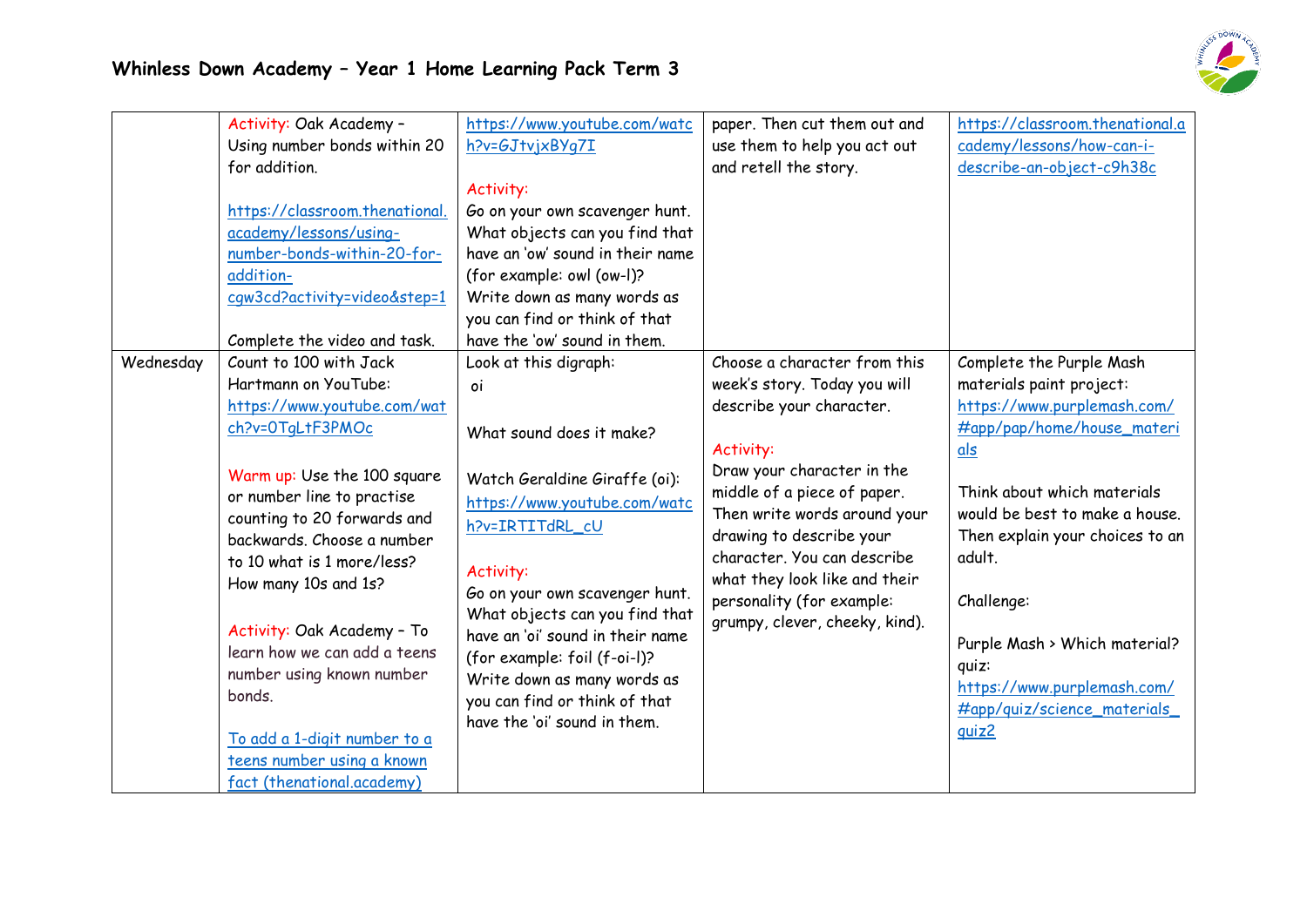

| Thursday | Warm up: Go onto YouTube        | Cut up 12 pieces of paper. You   | Today you will be writing some   | Complete the National Oak       |
|----------|---------------------------------|----------------------------------|----------------------------------|---------------------------------|
|          | and play the months of the      | will need to write each word     | sentences about the character    | Academy Healthy Hands are       |
|          | year song. To make it more      | below twice (one word per        | you drew yesterday.              | Happy Hands online lesson:      |
|          | challenging, jump up when it is | piece of paper):                 | Activity:                        |                                 |
|          | the month your birthday is in.  |                                  | First look at the words you      | https://classroom.thenational.a |
|          | https://www.youtube.com/wat     | that, with, all, are, this, will | wrote yesterday to help inspire  | cademy/lessons/healthy-         |
|          | ch?v=Fe9bnYRzFvk                |                                  | you.                             | hands-are-happy-hands-          |
|          |                                 | Activity:                        | Then say a sentence about your   | 6wwk4d                          |
|          | Activity: Write and order the   | Turn all the cards upside down   | character with one or two of     |                                 |
|          | months of the year.             | and then move them around so     | those words in it.               |                                 |
|          |                                 | that they are mixed up.          | Finally write your sentence.     |                                 |
|          |                                 | Turn over two cards. Do they     | For example:                     |                                 |
|          |                                 | match? If they do move them      | Daddy Bear is huge and hairy.    |                                 |
|          |                                 | away. If they don't turn them    | He is kind and helpful.          |                                 |
|          |                                 | back over and try again. Keep    | You can write more sentences     |                                 |
|          |                                 | going until you have matched all | about your character.            |                                 |
|          |                                 | six pairs of words. Remember     | Try to remember to use capital   |                                 |
|          |                                 | to read the words so you know    | letters, finger spaces and full  |                                 |
|          |                                 | what they are.                   | stops.                           |                                 |
| Friday   | <b>Positional Language</b>      | Activity: Write these            | Practise your capital and lower- | Complete the National Oak       |
|          | Link to language cards -        | questions onto a piece of paper  | case letters again.              | Academy > KS1 > Music >         |
|          | https://www.twinkl.co.uk/reso   | for your child to read. They     | Activity:                        | Understanding Pulse online      |
|          | urce/au-l-006-positional-       | can use their thumbs to          | Ask an adult to write the        | lesson:                         |
|          | vocabulary-cards                | respond yes or no.               | capital letters for you (leaving |                                 |
|          |                                 |                                  | a space next to them). Now you   | https://classroom.thenational.a |
|          | Warm up: Get a toy and place    | Can a duck quack?                | can write the lower-case         | cademy/lessons/understanding    |
|          | it in different positions       |                                  | letters to match them (Aa, Bb,   | -pulse-cdk38c                   |
|          | around a table or chair.        | Is a zebra a pet?                | Cc, Dd                           |                                 |
|          | Question, where is the          |                                  |                                  |                                 |
|          | now? Continue using the cards   | Can you bang on a big drum?      | Or                               |                                 |
|          | above as a prompt. Children     |                                  |                                  |                                 |
|          |                                 |                                  |                                  |                                 |